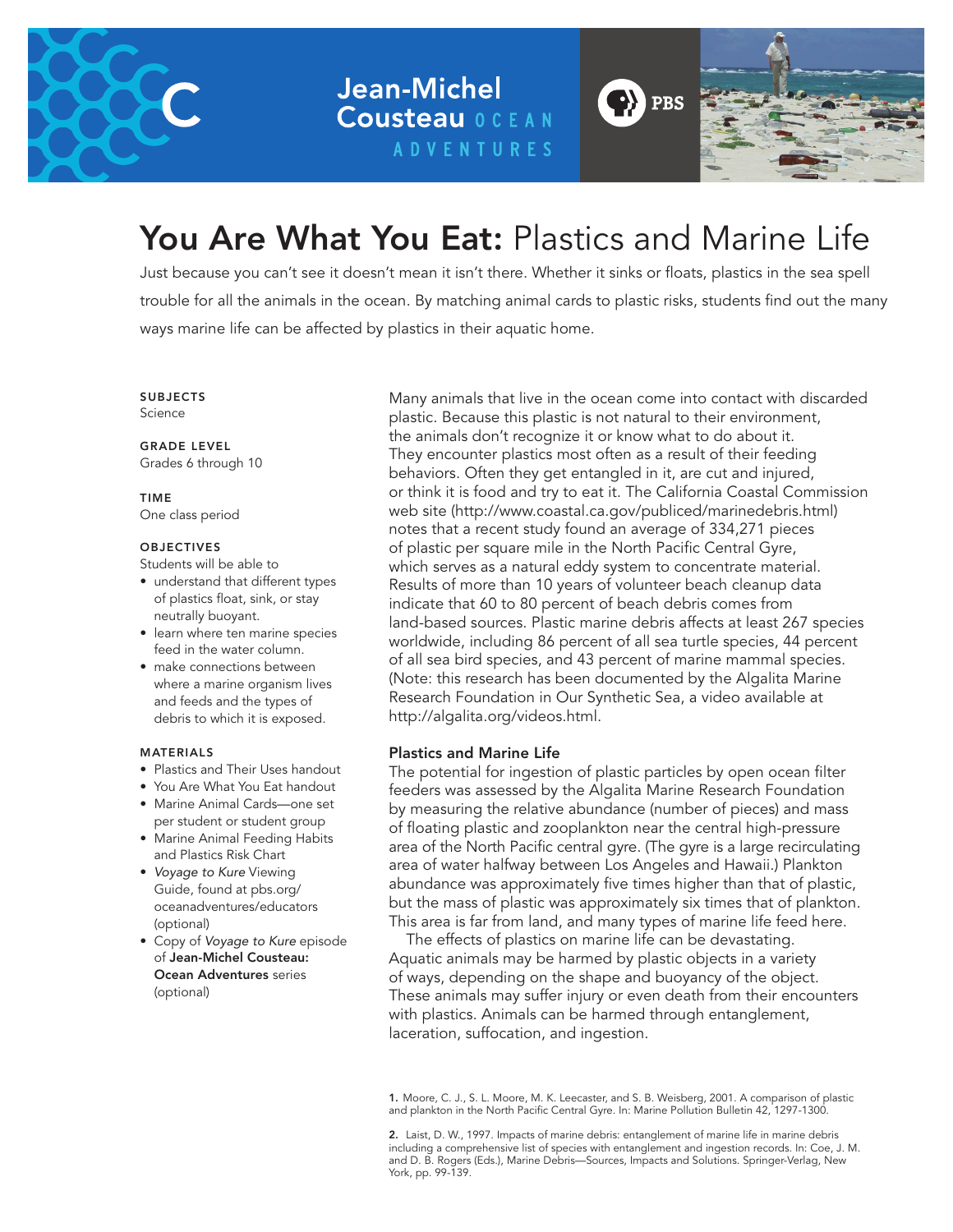

#### STANDARDS National Science

Education Standards Grades 5-8 (http://www.nap.edu/catalog/ 4962.html) Unifying Concepts and Processes: Systems, order, and organization Form and function

Physical Science - Content Standard B: Properties and changes of properties in matter

Life Science - Content Standard C: Structure and function in living systems

Science and Technology - Content Standard E: Understandings about science and technology

Science in Personal and Social Perspectives - Content Standard F: Natural Hazards

The buoyant properties of water allow some plastics to float, some to sink, and some to stay in the water column. The types of plastics marine animals may come into contact with depend upon where they live and eat: at the water's surface, its bottom, or floating in the water column between the surface and bottom. All we see are the plastics on the surface, but there are many different varieties and shapes of plastic objects below the surface. Because we can't see this pollution, we may forget that it exists. As cities grow and more plastics are produced and enter the marine environment, marine species will continue to be affected unless we make careful choices regarding plastic use and disposal.

### PROCEDURE

- 1. Introducing Marine Debris: Use ideas from the *Voyage to Kure*  Viewing Guide to set the scene. Pay particular attention to the Segment Suggestions for the marine debris theme (film clips from Laysan Island and Midway Atoll). If you do not have access to the *Voyage to Kure* episode, try to find pictures of marine debris to show to students and lead a discussion about the danger to animals and ecosystems. What do students think about plastics in the ocean? Where does plastic go? Does it go away? What types of animals are most affected?
- 2. **Class Discussion:** Continue class discussion by exploring the many ways we use plastics in our daily lives.
- 3. Plastics Handout and Discussion: Pass out Plastics and Their Uses student handout and discuss the different types of plastics. Note that most cities only accept Society of the Plastics Industry (SPI) codes 1 and 2 for recycling. Although many of the other types of plastic are labeled as "recyclable," in reality, this does not occur and the majority of plastics end up in landfills.
- 4. List Types of Plastics: From water bottles to computers, we rely on the convenience and availability of plastics to provide many of today's necessities. List on the board the shapes that plastic can come in, and have students give examples of what they are used for: One-dimensional objects (line, rope, strapping bands) Two-dimensional objects (sheets, bags) Reticulated (netting, six-pack rings) Hollow-bodied (bottles, fishing floats) **Small particles** (Styrofoam, pellets used in making plastic objects) Angular (boxes, crates)
- 5. Discuss Marine Zones: Discuss the marine zones in which animals feed (surface, pelagic, and benthic). Have students brainstorm what types of animals might live and feed in each of these zones.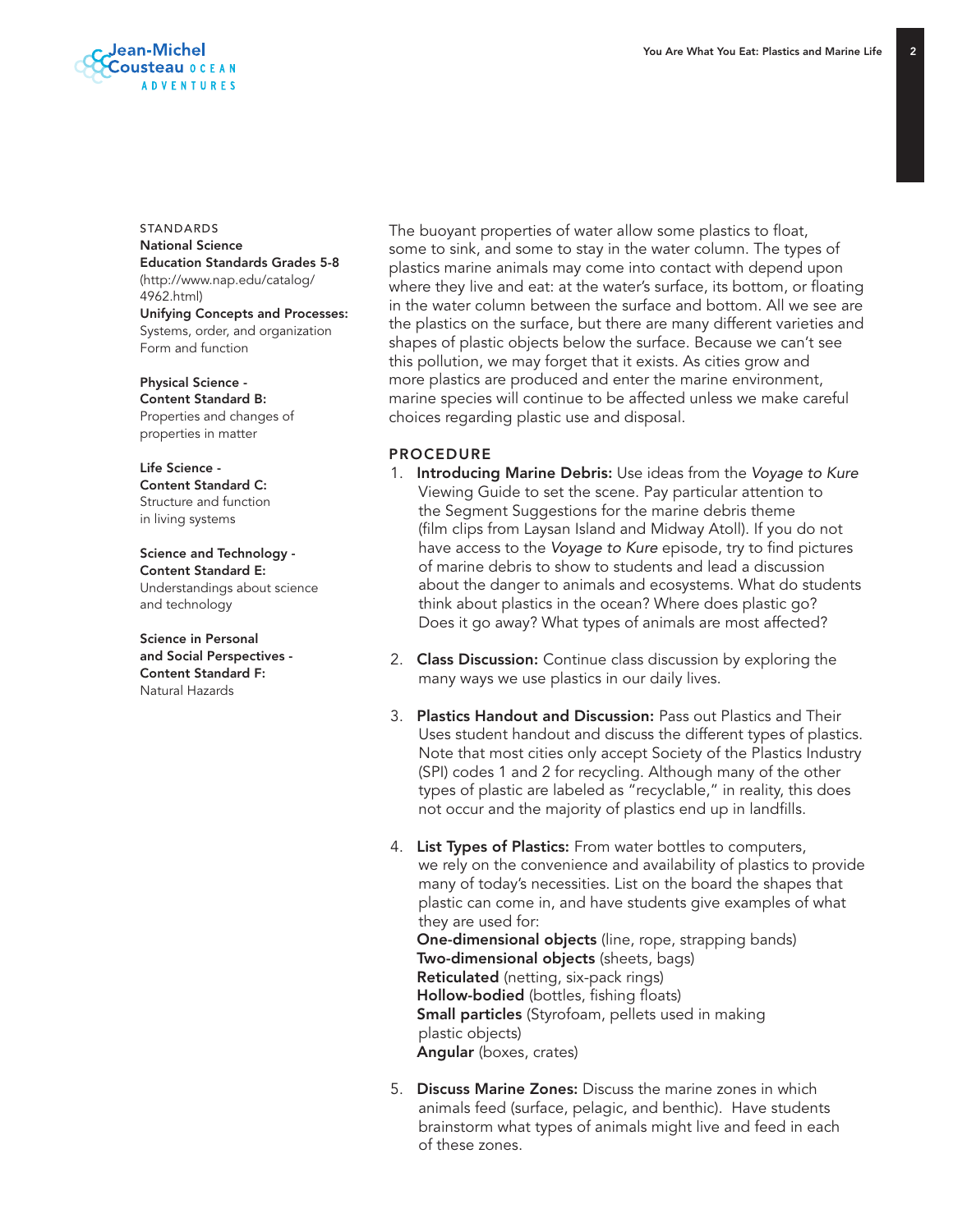

Ocean Literacy: Essential Principles and Fundamental Concepts (http://coexploration.org/ oceanliteracy/)

#### Essential Principle #5: The ocean supports a great diversity of life and ecosystems.

- e. The ocean is three-dimensional, offering vast living space and diverse habitats from the surface through the water column to the seafloor. Most of the living space on Earth is in the ocean.
- f. Ocean habitats are defined by environmental factors. Due to interactions of abiotic factors such as salinity, temperature, oxygen, pH, light, nutrients, pressure, substrate and circulation, ocean life is not evenly distributed temporally or spatially, i.e., it is "patchy". Some regions of the ocean support more diverse and abundant life than anywhere on Earth, while much of the ocean is considered a desert.
- 6. Form Groups, Distribute Handouts: Either divide the class into small groups (3-4 students) or distribute materials to individuals. Distribute copies of the You Are What You Eat student handout, a set of the Marine Animal Cards, and a Marine Animal Feeding Habits and Plastic Risk Chart to groups or individuals.
- 7. **Student Worksheets:** Have students read You Are What You Eat and complete the worksheet activity, placing the marine animal cards on their charts. Keep in mind that there are many different possible "right" answers; students primarily need to have a rationale for their choices.
- 8. Present Rationales: After the groups or individuals have completed the activity, draw the chart on the board. Have each group or student choose one form of plastic (one-dimensional, two-dimensional, small particles, etc.) and present to the class their results and rationale of what species would be most affected. Allow time to propose different answers, discuss them, and wrestle with different conclusions.
- 9. **Reflection:** Conduct a class discussion on how to reduce the amount of plastics in the marine environment.

### TEACHER NOTES

• Here are some possible worksheet answers. Your students may have additional answers with plausible rationales. This is an area of active scientific investigation; we have yet to learn the extent of devastation caused by plastic marine debris.

|                        | One<br>dimensional | Two<br>dimensional | Reticulated   | <b>Hollow</b> | <b>Small</b> | Angular        |
|------------------------|--------------------|--------------------|---------------|---------------|--------------|----------------|
| <b>Surface Feeders</b> | 6                  | 6                  | 9             | 8             | 3,7,9        |                |
| <b>Pelagic Feeders</b> | 4,5                | 6,8                | 4,8           | 1,2,4,5       | 10           | 2              |
| <b>Benthic Feeders</b> | 4                  | 6                  | $\mathcal{P}$ | $\mathcal{P}$ | 10           | $\mathfrak{D}$ |

#### EXTENSIONS

• Have students bring different types of plastic trash from home, or use the trash from their lunches. Conduct buoyancy experiments to see which pieces float, which sink, and which are neutrally buoyant. Group like objects together based on buoyancy. Now check their recycle number on the bottom—the number in the triangle. Do all types of plastic with the same number have the same buoyancy? What might affect the buoyancy besides the type of plastic (e.g. the shape of the object)?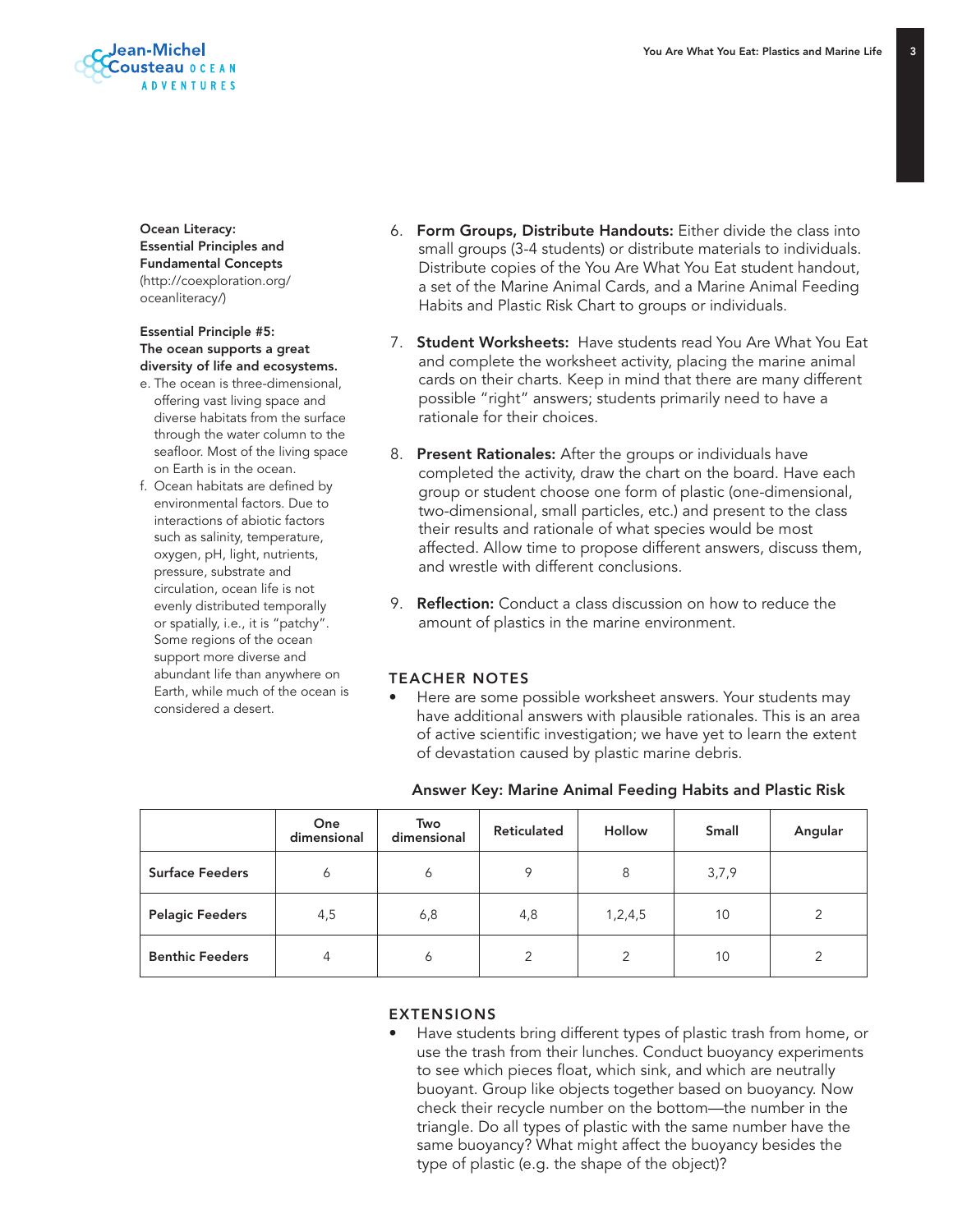## Jean-Michel Cousteau OCEAN **ADVENTURES**

#### Essential Principle #6: The ocean and humans are inextricably interconnected.

- e. Humans affect the ocean in a variety of ways. Laws, regulations and resource management affect what is taken out and put into the ocean. Human development and activity leads to pollution (point source, non-point source, and noise pollution) and physical modifications (changes to beaches, shores and rivers). In addition, humans have removed most of the large vertebrates from the ocean.
- g. Everyone is responsible form caring for the ocean. The ocean sustains life on Earth and humans must live in ways that sustain the ocean. Individual and collective actions are needed to effectively manage ocean resources for all.

Get a list from your local refuse agency that indicates what plastics they accept for recycling, and sort your plastic trash from the preceding extension activity accordingly. Are the recyclable plastics primarily floaters or sinkers? Do you think that the plastic that is more easily recyclable ends up in

the ocean less often than those that are not recyclable in your area? Which ocean animals might recycling plastic help most?

### FURTHER REFERENCES

### Additional educator resources for **Jean-Michel Cousteau:** Ocean Adventures can be found at pbs.org/oceanadventures

#### Also, try:

- Algalita Marine Research Foundation: Plastic Debris Rivers to Sea http://www.plasticdebris.org/
- California Coastal Commission: The Problem with Marine Debris http://www.coastal.ca.gov/publiced/marinedebris.html
- The Ocean Channel: Ocean Pollution http://www.ocean.com/resource.asp?resourceid=1334&catid=&l ocationid=1
- The Smithsonian Institution: Ocean Planet—Pollution Solution http://smithsonianeducation.org/educators/lesson\_plans/ocean/ pollution/essay.html

### **CREDITS**

Adapted with permission from *Waves, Wetlands, and Watersheds: California Coastal Commission Science Activity Guide*. For more information or to order copies, contact the California Coastal Commission, 45 Fremont Street, Suite 2000, San Francisco, CA 94105, (415) 904-5215, coast4u@coastal.ca.gov. The publication can be ordered or downloaded at http://www.coastal.ca.gov/publiced/ waves/waves1.html

The California Coastal Commission originally adapted the activity from "Animals' Feeding Ranges and Plastics" in *Plastics Eliminators: Protecting California Shorelines* by the California Aquatic Science Education Consortium. Available at http://anrcatalog.ucdavis.edu/ InOrder/Shop/ItemDetails.asp?ItemNo=21608

Jean-Michel Cousteau: Ocean Adventures is produced by KQED Public Broadcasting and Ocean Futures Society.

The exclusive corporate sponsor is The Dow Chemical Company.

Additional Major Support from: the William K. Bowes Jr. Foundation, Ann Bowers and The Robert Noyce Trust, the William and Gretchen Kimball Fund, the Harold K.L. Castle Foundation, and the National Marine Sanctuary Foundation.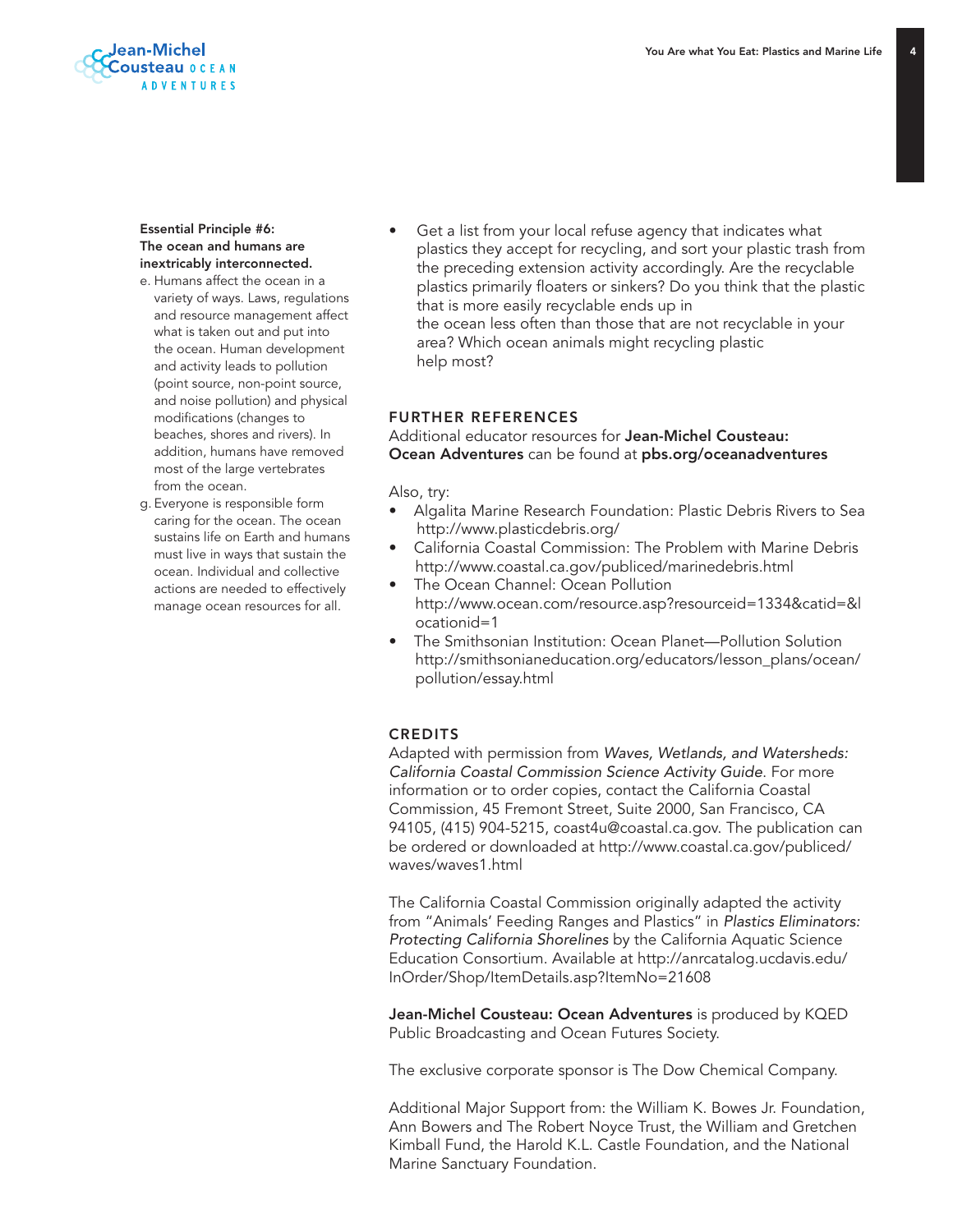

# Plastics and Their Uses

| Name                                               | SPI <sup>1</sup> Code | Description                                                                                                                                                                                                                                                                             | <b>Uses</b>                                                                                                                                                                     |  |
|----------------------------------------------------|-----------------------|-----------------------------------------------------------------------------------------------------------------------------------------------------------------------------------------------------------------------------------------------------------------------------------------|---------------------------------------------------------------------------------------------------------------------------------------------------------------------------------|--|
| PET, PETE<br>Polyethylene<br>terephthalate         | 1                     | High strength; transparent; barrier to<br>gas and moisture, resistant to heat;<br>sinks in water                                                                                                                                                                                        | Plastic soft drink and water bottles, beer<br>bottles, mouthwash bottles, peanut<br>butter and salad dressing containers,<br>ovenable film and ovenable prepared<br>food trays. |  |
| <b>HDPE</b><br><b>High density</b><br>polyethylene | 2                     | Tough; chemical and moisture<br>resistant; permeability to gas;<br>translucent or opaque matte finish;<br>floats in water                                                                                                                                                               | Milk, water and juice containers, trash<br>and retail bags, liquid detergent bottles,<br>yogurt and margarine tubs, cereal box<br>liners.                                       |  |
| <b>PVC</b><br>Polyvinyl chloride                   | 3                     | Hardy; chemical resistant; resistant to<br>grease/oil; transparent, translucent or<br>opaque; sinks in water.                                                                                                                                                                           | Clear food packaging, shampoo bottles,<br>medical tubing, wire and cable insulation.                                                                                            |  |
| <b>LDPE</b><br>Low density<br>polyethylene         | 4                     | Tough; lightweight; barrier to<br>moisture; can be nearly transparent<br>or opaque; low to high gloss; floats<br>in water.                                                                                                                                                              | Bread bags, frozen food bags,<br>squeezable bottles, fiber, tote bags,<br>bottles, clothing, furniture, carpet.                                                                 |  |
| PP<br>Polypropylene                                | 5                     | Hard; resistant to chemicals;<br>resistant to heat; barrier to moisture;<br>resistant to grease/oil; transparent,<br>translucent, or opaque; floats in<br>water.                                                                                                                        | Ketchup bottles, yogurt containers and<br>margarine tubs, medicine bottles                                                                                                      |  |
| <b>PS</b><br>Polystyrene                           | 6                     | Stiff; transparent or opaque; smooth<br>surface; sinks in water.                                                                                                                                                                                                                        | Compact disc jackets, aspirin bottles                                                                                                                                           |  |
| <b>EPS</b><br>Expanded<br>polystyrene              | 6                     | Lightweight; heat resistant; insulating;<br>opaque; foamed; floats in water.                                                                                                                                                                                                            | Food service applications, grocery store<br>meat trays, egg cartons, cups, plates.                                                                                              |  |
| Other                                              | $\overline{7}$        | Use of this code indicates that the<br>package in question is made with a<br>resin other than the six listed above,<br>or is made of more than one resin<br>listed above, and used in a multi-<br>layer combination. Characteristics<br>dependent on resin or combination<br>of resins. | Three and five gallon reusable water<br>bottles, some citrus juice and catsup<br>bottles.                                                                                       |  |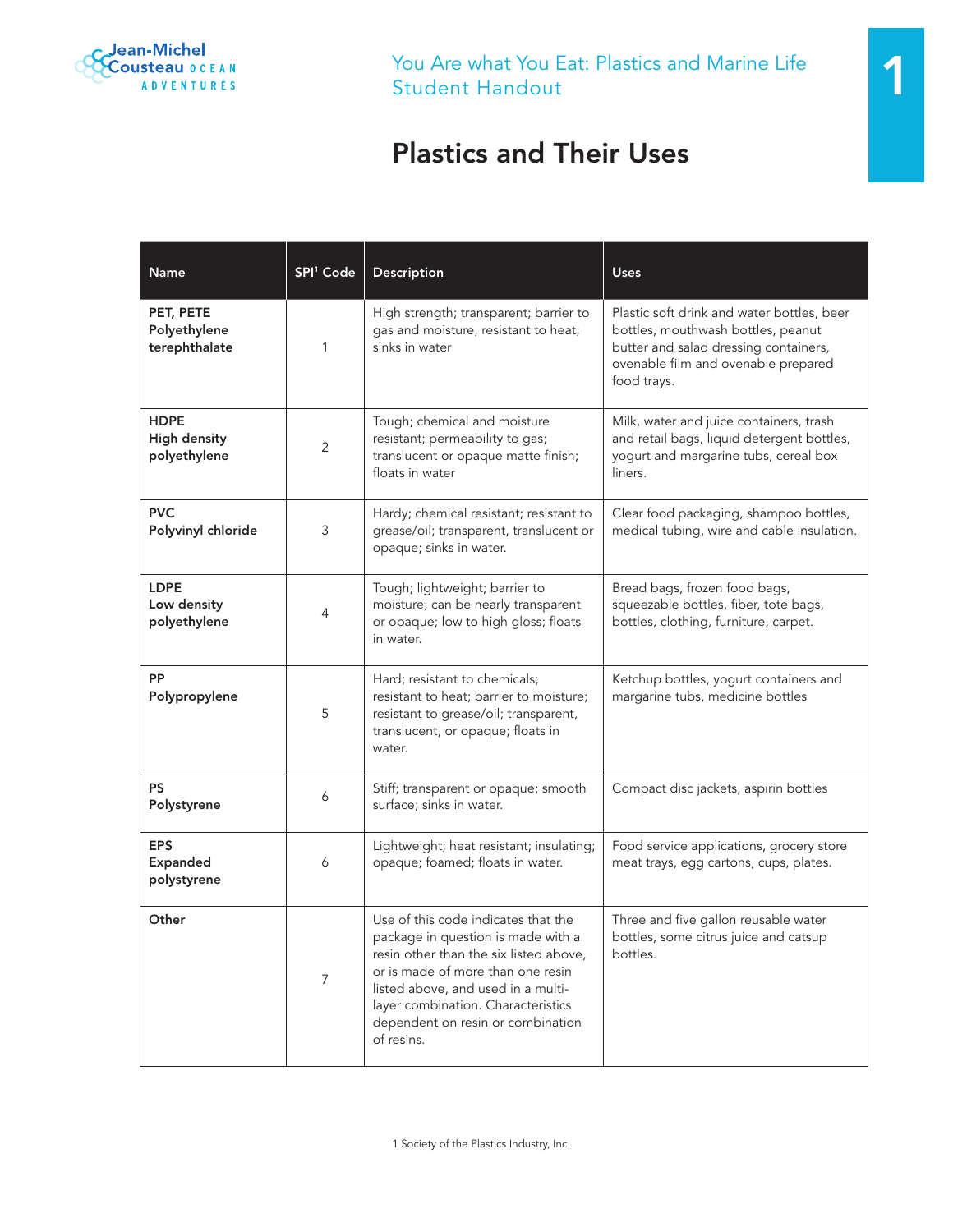

# You Are What You Eat: Plastics and Marine Life Student Handout

# You Are What You Eat

Do different forms of plastic affect animals feeding in different parts of the ocean? Here is some information that will help you answer this question and fill out your Marine Animal Feeding Habits and Plastic Risk chart.

## The Three Marine Zones

Scientists divide bodies of water into three basic areas:

- **1.** The surface zone: the very surface of the water where it meets the air and things float where you can see them.
- 2. The pelagic zone: the open water below the surface where neutrally buoyant fish swim and plankton float.
- 3. The benthic zone: what lies beneath the bottom of the water; consists of mud, sand, or rock.

# Where Marine Life Eats

Different forms of marine life gather their food in different zones. For example, some birds are surface feeders. They skim along just above the ocean's surface, and scoop up small bits of floating fish. Many fish are pelagic feeders. They swim about, eating smaller animals, plankton, and other food that share the water with them. Many whales, turtles, seals, and diving birds are pelagic feeders. Other kinds of fish, turtles, whales, and sea otters swim along the bottom to scoop up food from the ocean floor. They are called benthic feeders.

Animals that feed in different areas of the ocean often interact with different forms of plastic. For example, a bird skimming the ocean surface might accidentally scoop up bits of floating plastic pellets thinking they were food, but wouldn't scoop up a large, floating, angular object such as a Styrofoam ice chest, or a hollow object such as a plastic bottle.

# Activity Directions

- 1. Arrange each card in your packet on the chart so that the animals are:
	- Located under the form of plastic they will have trouble with, and
	- Next to the zone where they feed
- 2. Then, take the card off of the square and write the animal's name in the square. One animal may be affected by more than one type of plastic, and may feed in more than one habitat, so there will likely be more than one animal name in a square.
- 3. You will compare charts with other students. Be sure to be able to explain your rationale for placement.

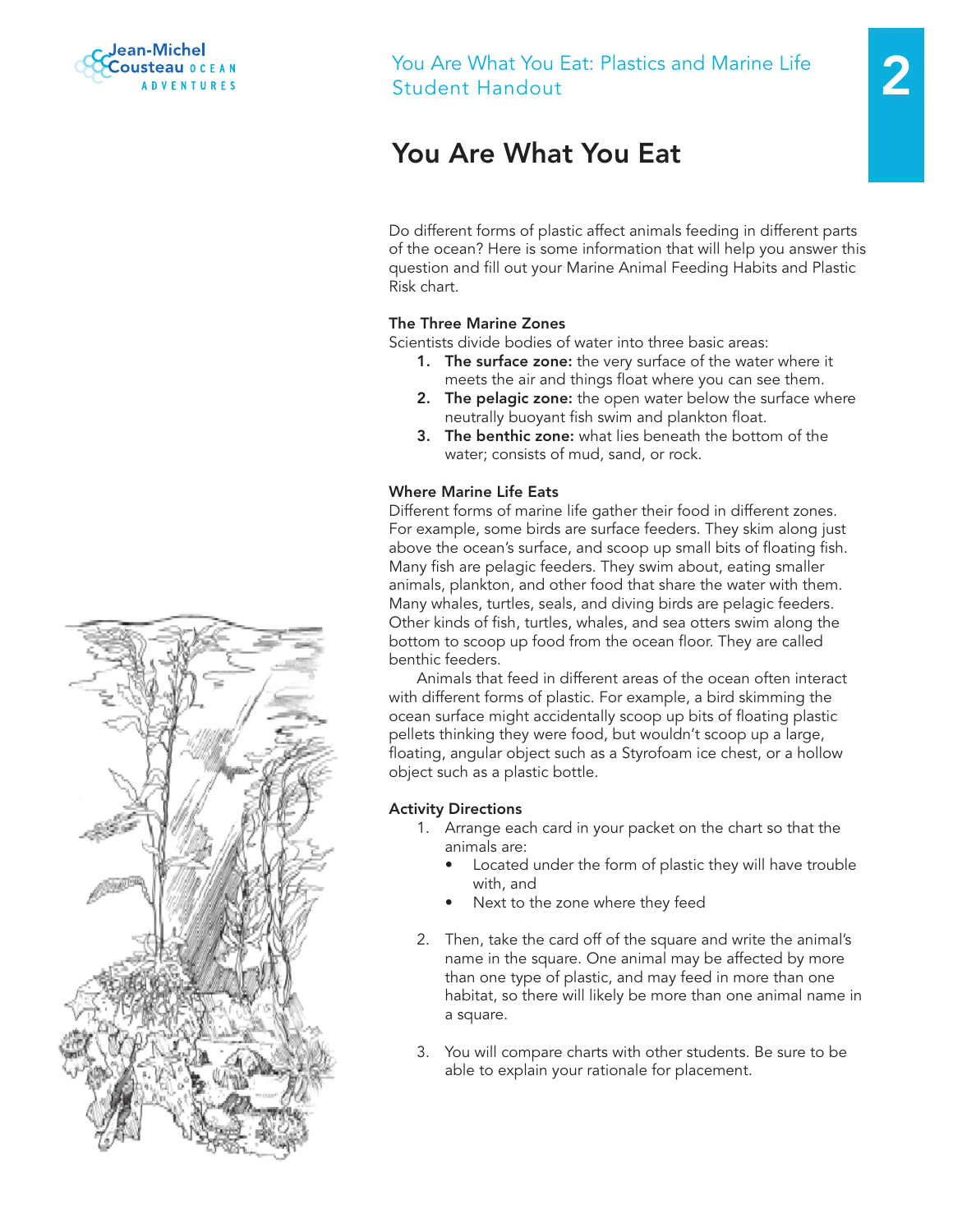

You Are What You Eat: Plastics and Marine Life Teacher Handout

# Marine Animal Cards